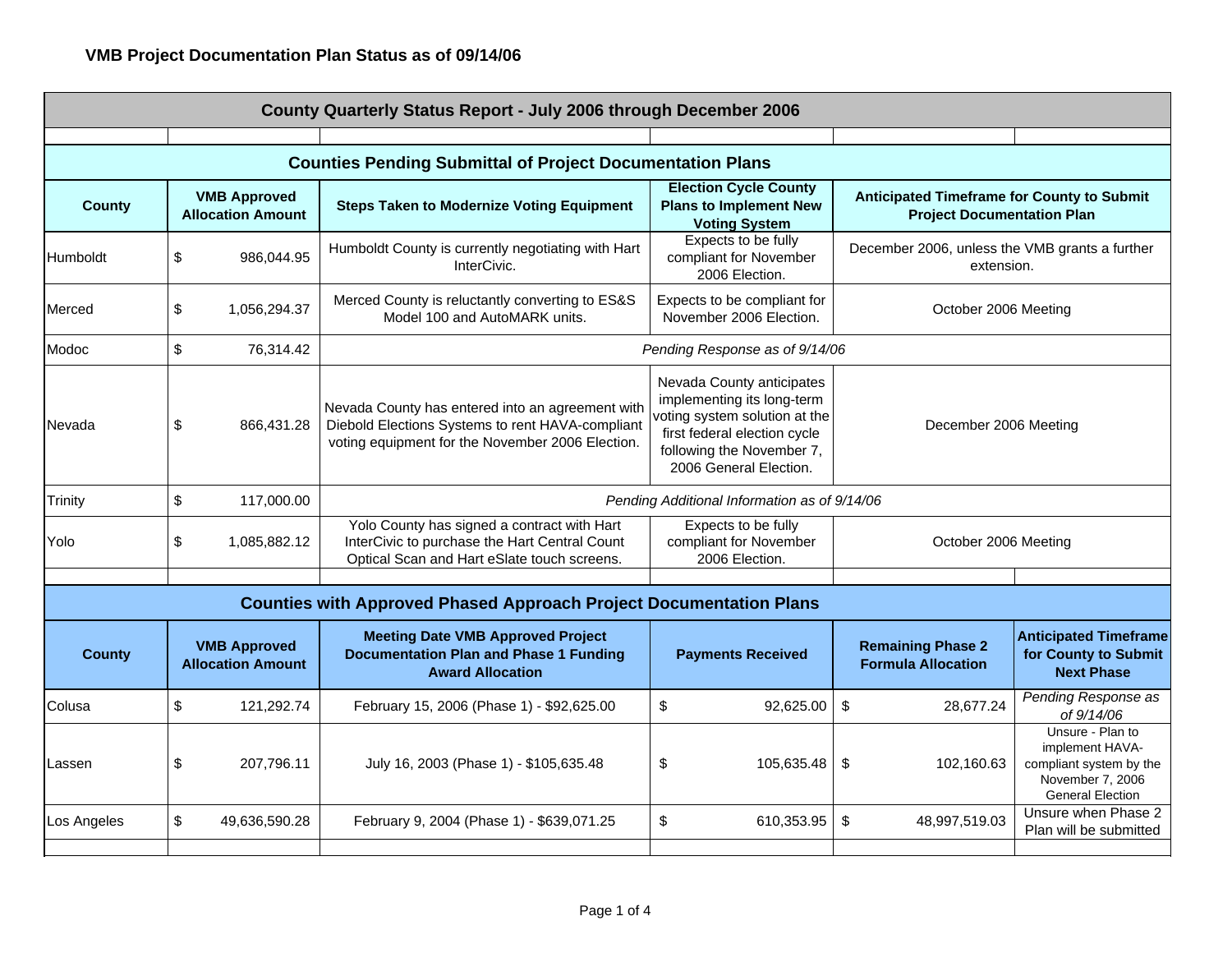| County Quarterly Status Report - July 2006 through December 2006                      |    |                                                 |                                                                                                                      |    |                          |                                                       |              |                                                                           |
|---------------------------------------------------------------------------------------|----|-------------------------------------------------|----------------------------------------------------------------------------------------------------------------------|----|--------------------------|-------------------------------------------------------|--------------|---------------------------------------------------------------------------|
|                                                                                       |    |                                                 |                                                                                                                      |    |                          |                                                       |              |                                                                           |
| <b>Counties with Approved Phased Approach Project Documentation Plans (Continued)</b> |    |                                                 |                                                                                                                      |    |                          |                                                       |              |                                                                           |
| <b>County</b>                                                                         |    | <b>VMB Approved</b><br><b>Allocation Amount</b> | <b>Meeting Date VMB Approved Project</b><br><b>Documentation Plan and Phase 1 Funding</b><br><b>Award Allocation</b> |    | <b>Payments Received</b> | <b>Remaining Phase 2</b><br><b>Formula Allocation</b> |              | <b>Anticipated Timeframe</b><br>for County to Submit<br><b>Next Phase</b> |
| Marin                                                                                 | \$ | 1,879,587.19                                    | July 27, 2005 (Phase 1) - \$667,091.21                                                                               | \$ | 667,091.21               | \$                                                    | 1,212,495.98 | At the December 2006<br>Meeting                                           |
| Placer                                                                                | \$ | 2,015,870.78                                    | May 10, 2004 (Phase 1) - \$1,514,901.08                                                                              | \$ | 1,495,010.33             | \$                                                    | 520,860.45   | After the November<br>2006 General Election                               |
| San Luis Obispo                                                                       | \$ | 1,690,189.44                                    | March 27, 2006 (Phase 1) - \$399,188.25                                                                              | \$ | 399,188.25               | \$                                                    | 1,291,001.19 | Pending Response as<br>of 9/14/06                                         |
| Siskiyou                                                                              | \$ | 368,246.57                                      | May 14, 2003 (Phase 1) - \$258,956.58                                                                                | \$ | 258,943.11               | \$                                                    | 109,303.46   | At the December 2006<br>Meeting                                           |
|                                                                                       |    |                                                 |                                                                                                                      |    |                          |                                                       |              |                                                                           |
| Scheduled to be heard at September 20, 2006 VMB Meeting                               |    |                                                 |                                                                                                                      |    |                          |                                                       |              |                                                                           |
| Lake                                                                                  | \$ | 417,320.58                                      |                                                                                                                      |    |                          |                                                       |              |                                                                           |
| Madera                                                                                | \$ | 642.094.85                                      |                                                                                                                      |    |                          |                                                       |              |                                                                           |
| San Mateo                                                                             | \$ | 4,569,941.98                                    |                                                                                                                      |    |                          |                                                       |              |                                                                           |
| Sonoma                                                                                | \$ | 3,269,773.85                                    |                                                                                                                      |    |                          |                                                       |              |                                                                           |
| Mariposa                                                                              | \$ | 145,591.18                                      | Phase 2 Plan scheduled for September 20th<br>meeting for remaining \$46,947.06                                       |    |                          |                                                       |              |                                                                           |
| San Francisco                                                                         | \$ | 5,742,339.82                                    | Change to Approved Phase 2 Project<br>Documentation Plan to include funding for sales tax<br>on voting equipment.    |    |                          |                                                       |              |                                                                           |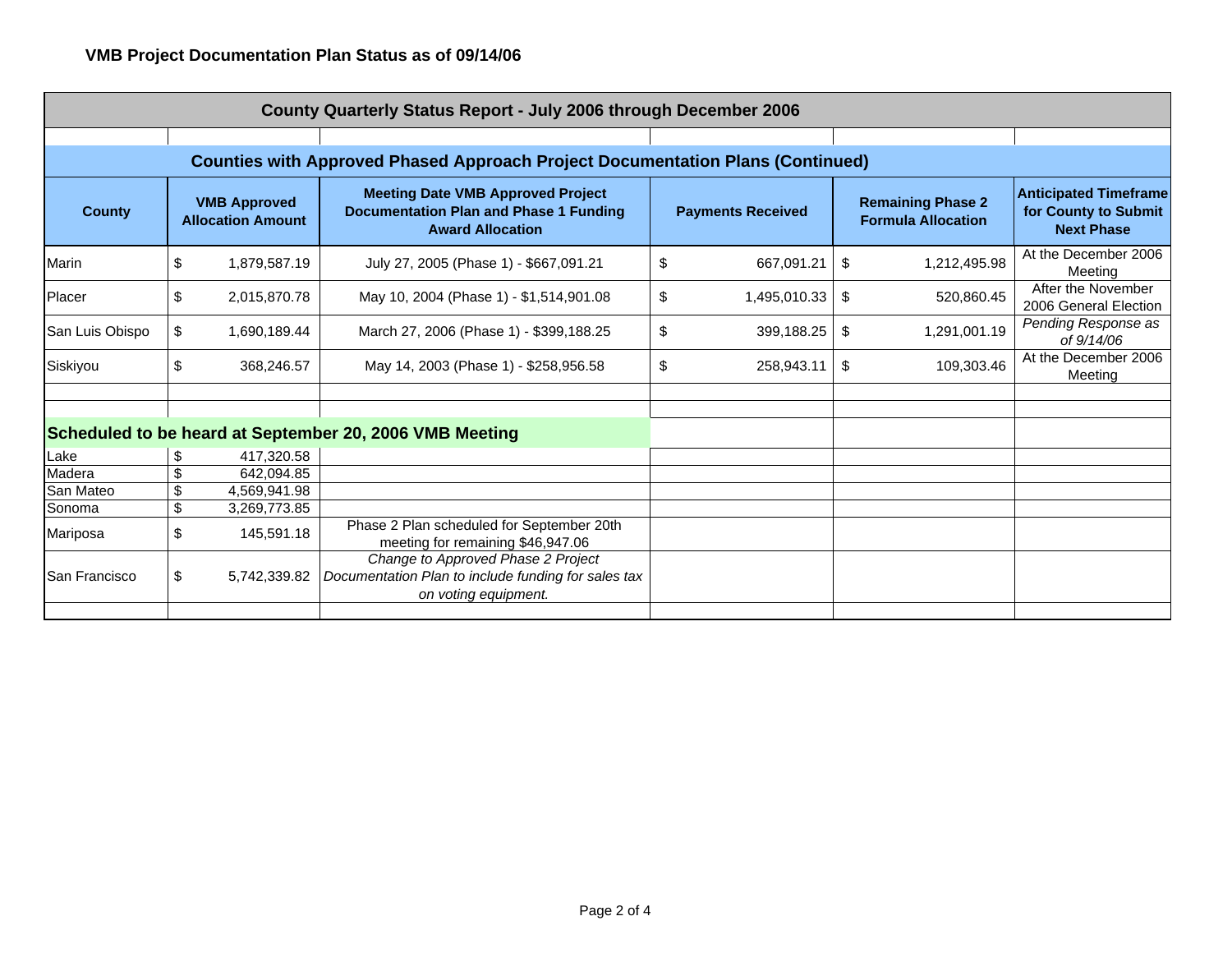| County Quarterly Status Report - July 2006 through December 2006 |                                                 |               |                                                                                                       |                          |                                                    |                                                                       |                                                                               |
|------------------------------------------------------------------|-------------------------------------------------|---------------|-------------------------------------------------------------------------------------------------------|--------------------------|----------------------------------------------------|-----------------------------------------------------------------------|-------------------------------------------------------------------------------|
|                                                                  |                                                 |               |                                                                                                       |                          |                                                    |                                                                       |                                                                               |
|                                                                  |                                                 |               | <b>Counties with Approved Project Documentation Plans</b>                                             |                          |                                                    |                                                                       |                                                                               |
| <b>County</b>                                                    | <b>VMB Approved</b><br><b>Allocation Amount</b> |               | <b>Meeting Date VMB Approved Project</b><br><b>Documentation Plan</b><br>(40 Completed as of 9/14/06) | <b>Payments Received</b> |                                                    | <b>Comments</b>                                                       | <b>Total Remaining Non-</b><br>allocated Initial<br><b>Formula Allocation</b> |
| Alameda                                                          | \$                                              | 8,779,360.86  | December 17, 2002                                                                                     | \$                       | 8,779,360.86                                       |                                                                       |                                                                               |
| Alpine                                                           | \$                                              | 8,115.19      | May 25, 2006                                                                                          | \$                       |                                                    |                                                                       |                                                                               |
| Amador                                                           | $\overline{\mathcal{G}}$                        | 335,363.98    | January 18, 2006                                                                                      | \$                       |                                                    |                                                                       |                                                                               |
| <b>Butte</b>                                                     | \$                                              | 1,469,905.57  | May 25, 2006                                                                                          | \$                       | 904,885.70                                         |                                                                       |                                                                               |
| Calaveras                                                        | \$                                              | 319,548.93    | March 27, 2006 (Awarded \$194,438.25)                                                                 | \$                       | 194,438.25                                         | Remaining Non-allocated<br>Initial Formula Allocation<br>\$125,110.68 | \$<br>125,110.68                                                              |
| Contra Costa                                                     | \$                                              | 6,736,389.70  | November 16, 2005 (Phase 1) - \$4,959,984.00<br>May 25, 2006 (Phase 2) - \$2,018,156.25               | \$                       | 6,490,210.45                                       | Remaining Non-allocated<br>Initial Formula Allocation<br>\$9,316.74   | \$<br>9,316.74                                                                |
| Del Norte                                                        | \$                                              | 164,420.41    | November 16, 2005                                                                                     | \$                       | 150,000.00                                         |                                                                       |                                                                               |
| <b>El Dorado</b>                                                 | \$                                              | 1,095,674.94  | March 27, 2006                                                                                        | \$                       |                                                    | Remaining Non-allocated<br>Initial Formula Allocation<br>\$217,763.05 | \$<br>217,763.05                                                              |
| Fresno                                                           | \$                                              | 4,266,077.65  | May 25, 2006 (Awarded \$3,527,333.19)                                                                 | \$                       | 1,805,446.26                                       | Remaining Non-allocated<br>Initial Formula Allocation<br>\$738,744.46 | \$<br>738,744.46                                                              |
| Glenn                                                            | \$                                              | 180,968.11    | June 17, 2005                                                                                         | \$                       | 180,968.11                                         |                                                                       |                                                                               |
| Imperial                                                         | \$                                              | 653,218.33    | June 21, 2006                                                                                         | \$                       | 653,218.33                                         |                                                                       |                                                                               |
| Inyo                                                             | \$                                              | 158,387.99    | March 27, 2006                                                                                        | \$                       | 158,387.99                                         |                                                                       |                                                                               |
| Kern                                                             | \$                                              | 3,401,866.46  | June 21, 2006                                                                                         | \$                       | 3,401,866.46                                       |                                                                       |                                                                               |
| Kings                                                            | \$                                              | 581,008.11    | November 16, 2005                                                                                     | \$                       | 581,008.11                                         |                                                                       |                                                                               |
| Mendocino                                                        | \$                                              | 620,444.80    | September 17, 2003                                                                                    | \$                       | 421,696.40                                         |                                                                       |                                                                               |
| Mono                                                             | \$                                              | 91,998.83     | June 17, 2005                                                                                         | \$                       | 75,000.00                                          |                                                                       |                                                                               |
| Monterey                                                         | \$                                              | 1,991,025.00  | October 17, 2005                                                                                      | \$                       | 1,991,025.00                                       |                                                                       |                                                                               |
| Napa                                                             | \$                                              | 891,111.44    | July 16, 2003                                                                                         | \$                       | 891,111.44                                         |                                                                       |                                                                               |
| Orange                                                           | \$                                              | 16,782,377.26 | July 16, 2003                                                                                         | \$                       | 16,782,377.26                                      |                                                                       |                                                                               |
| Plumas                                                           | \$                                              | 176,139.87    | December 17, 2002                                                                                     | \$                       | 176,139.87                                         |                                                                       |                                                                               |
| Riverside                                                        | \$                                              | 7,509,478.39  | December 17, 2002                                                                                     | \$                       | 7,509,478.39                                       |                                                                       |                                                                               |
| Sacramento                                                       | \$                                              | 7,721,635.32  | October 21, 2004 (Phase 1) - \$3,923,320.50<br>October 17, 2005 (Phase 2) - \$3,798,314.82            | \$                       | 5,922,419.74                                       |                                                                       |                                                                               |
| San Benito                                                       | \$                                              | 303,222.05    | November 16, 2005                                                                                     | \$                       | 187,500.00                                         |                                                                       |                                                                               |
| San Bernardino                                                   | \$                                              | 7,995,027.76  | October 15, 2003                                                                                      | \$                       | 7,995,027.76                                       |                                                                       |                                                                               |
| San Diego                                                        | \$                                              | 16.726.146.94 | May 25, 2006                                                                                          |                          | Pending Payment in the<br>amount of \$2,727.836.56 |                                                                       |                                                                               |